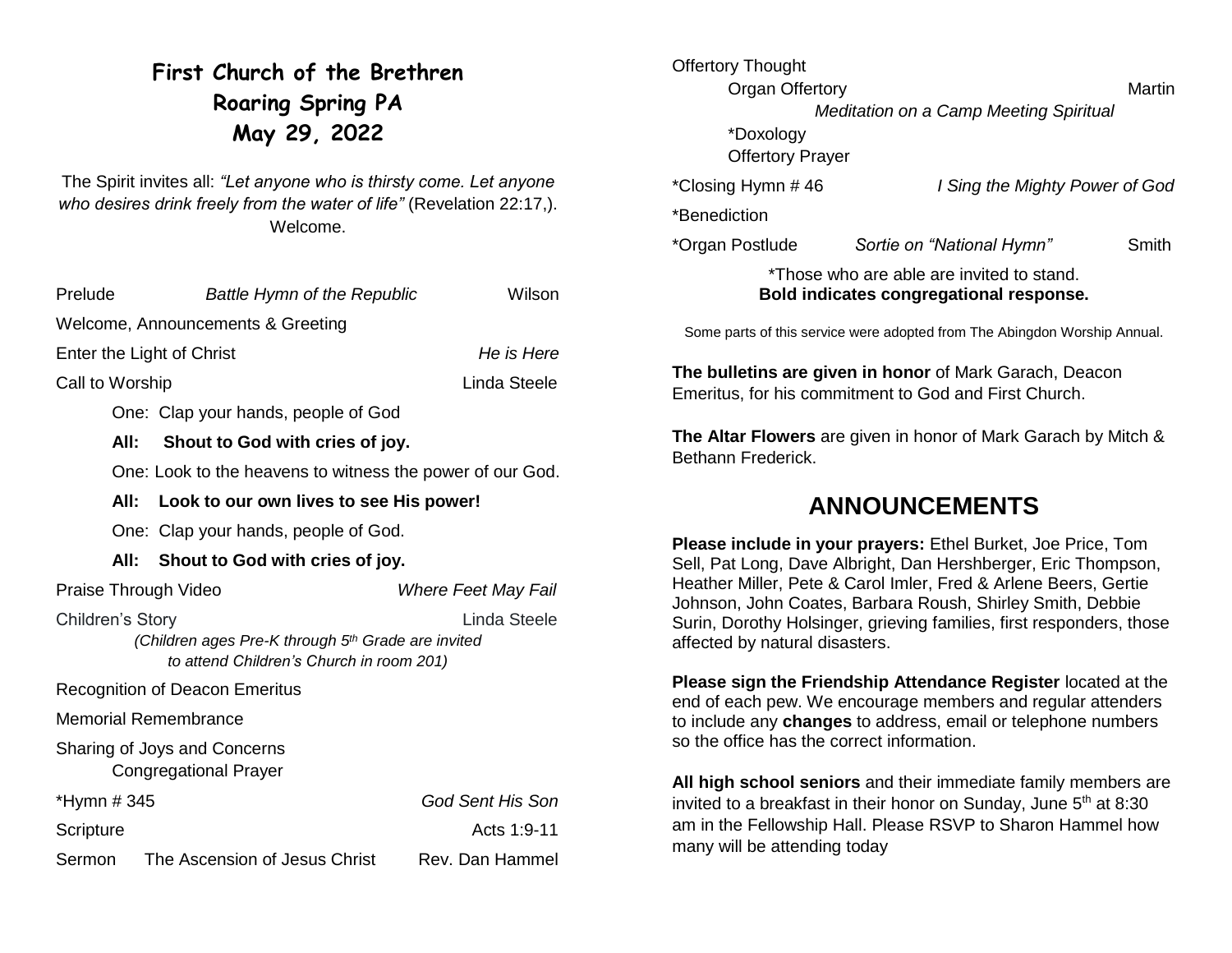|                                                     | <b>Serving Today</b> | <b>Next Sunday</b>         |  |
|-----------------------------------------------------|----------------------|----------------------------|--|
| Candlelighter                                       | Men's Fellowship     |                            |  |
| Organist                                            | <b>Cathy Petre</b>   | <b>Barb Wineland</b>       |  |
| Pianist                                             | Marcia Fleck         | <b>Brenda Fluke-Garber</b> |  |
| Storyteller                                         | Linda Steele         | Youth                      |  |
| Children's Church                                   | Not held             | Not held                   |  |
| <b>Welcome Center</b>                               | Darlene Wyland       | Darlene Wyland             |  |
| <b>Worship Leader</b>                               | Linda Steele         | Youth                      |  |
| Nursery                                             | Open 9 am -11:45 am  | Open 9 am -11:45 am        |  |
| Greeters                                            | Jeannie Stiffler     | Harry & Randy Keith        |  |
| Deacon Greeters                                     | Kaye Russell         | Mark & Betsy Garach        |  |
| Nurserv                                             |                      |                            |  |
| Parking Lot                                         | J D Barry            | Don Bookhammer             |  |
| Greeters                                            |                      |                            |  |
| Head Ushers: Pat Frazier, Dave Brumbaugh, J D Barry |                      |                            |  |
| <b>Chancel Choir Accompanist: Cathy Petre</b>       |                      |                            |  |
| Minister: Rev. Dr. David A. Crumrine                |                      |                            |  |

### **Sunday School Classes**

| Room | Class               | Room | Class                  |
|------|---------------------|------|------------------------|
| 202  | <b>Nursery</b>      | 402  | Alpha Class            |
| 201  | Pre-K – 1st Grade   | 405  | <b>Generation Hope</b> |
| 506  | $2nd - 5th$ Grade   | 406  | <b>Genesis Class</b>   |
| 504  | <b>Junior Youth</b> | 301  | Mr & Mrs Class         |
| 502  | Senior Youth        |      |                        |

**An attendant is in the Nursery** from 9 am to 11:45 am each Sunday morning.

| Living out our Faith                                                                                                                        |  |  |
|---------------------------------------------------------------------------------------------------------------------------------------------|--|--|
| Being the hands and feet of Jesus,<br><b>Vision</b><br>serving with open minds and hearts.                                                  |  |  |
| We exist to be a community of welcome<br><b>Mission</b><br>and worship where people find peace,<br>purpose, and power through Jesus Christ. |  |  |

**Doc Strum thanks the congregation** for all the support and prayers during his recent tests.

**Faith Night at the Curve** We have secured tickets only (no meal). Tickets are \$9 each and the money needs turned in to Sharon Hammel or the church office by June 12<sup>th</sup>. Anyone else who wants to attend the game will have to make their own reservations.

#### **Stewardship Report 05/22/2022**

| Worship Attendance | 114 Sunday School                                          | 62 |
|--------------------|------------------------------------------------------------|----|
|                    | Worship Offering \$3,578.00 Sunday School Offering \$70.00 |    |

### **June 10 & 11 5 pm Camp Blue Diamond Annual Dinner Fundraiser**

We will meet outside in God's beautiful creation to celebrate Camp Blue Diamond. This year's live entertainment will feature the music of Route 869. Tickets are \$50 and in addition to the live entertainment, will also include a wonderful country style ribs meal with several sides and strawberry shortcake dessert.

| May 29 - June 5, 2022 |                   |                                          |  |
|-----------------------|-------------------|------------------------------------------|--|
| Today                 | $9:25$ am         | Worship                                  |  |
|                       | $10:45$ am        | <b>Sunday School</b>                     |  |
| Monday                |                   | Office Closed                            |  |
| Tuesday               | $9:30$ am         | <b>Bible Study in Alpha Classroom</b>    |  |
| Wednesday             | 9 am              | <b>Ladies Aid Quilting</b>               |  |
|                       | 1 pm              | Prayer Shawl Ministry in Parlor          |  |
|                       | $6:15$ pm         | <b>Virtual Bible Study</b>               |  |
|                       | $6:30 \text{ pm}$ | <b>Chancel Choir Practice</b>            |  |
| Thursday              | 9 am              | <b>Breakfast Fellowship/Spring House</b> |  |
|                       | 9 am              | <b>Bulletin Announcement Deadline</b>    |  |
|                       | $6:30$ pm         | Knitting group in Parlor                 |  |
| Sunday                | $8:30$ am         | Graduate Breakfast                       |  |
|                       | $9:25$ am         | Worship                                  |  |
|                       | 11:45 am          | Deacon Prayer                            |  |